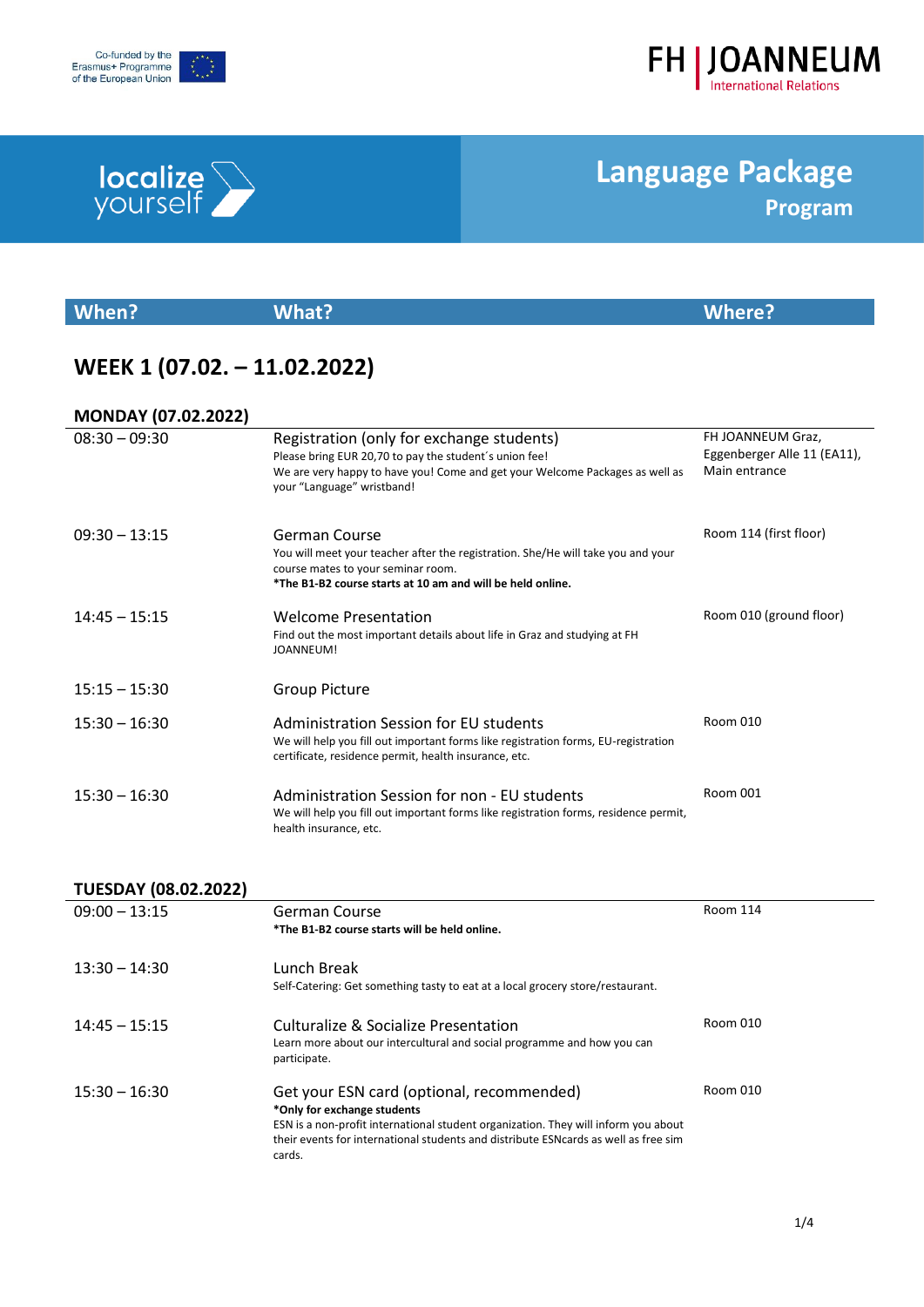



# **localize**

 $\overline{a}$ 

## **Language Package Program**

| <b>WEDNESDAY (09.02.2022)</b> |                                                                                                                                             |                            |  |
|-------------------------------|---------------------------------------------------------------------------------------------------------------------------------------------|----------------------------|--|
| $09:00 - 13:15$               | <b>German Course</b><br>*The B1-B2 course starts will be held online.                                                                       | <b>Room 112</b>            |  |
| $13:30 - 14:30$               | Lunch Break<br>Self-Catering: Get something tasty to eat at a local grocery store/restaurant.                                               |                            |  |
| $14:45 - 15:30$               | <b>Scavenger Hunt Campus Graz</b><br>Get to know other international students and explore the Graz campus together -<br>challenge included! | Meeting point: Info desk   |  |
| <b>THURSDAY (10.02.2022)</b>  |                                                                                                                                             |                            |  |
| $09:00 - 13:15$               | German Course<br>*The B1-B2 course starts will be held online.                                                                              | <b>Room 114</b>            |  |
| $13:30 - 14:30$               | Lunch Break<br>Self-Catering: Get something tasty to eat at a local grocery store/restaurant.                                               |                            |  |
| $14:45 - 15:45$               | Library Tour (optional)<br>Find out how to use all the services our library has to offer!                                                   | <b>Online via MS Teams</b> |  |
| FRIDAY (11.02.2022)           |                                                                                                                                             |                            |  |
| $09:00 - 13:15$               | German Course<br>*The B1-B2 course starts will be held online.                                                                              | <b>Room 114</b>            |  |

### **WEEK 2 (14.02. – 18.02.2022)**

#### **MONDAY (14.02.2022)**

| $09:00 - 13:15$               | German Course<br>*The B1-B2 course starts will be held online.                      | Room 114                       |
|-------------------------------|-------------------------------------------------------------------------------------|--------------------------------|
| <b>TUESDAY (15.02.2022)</b>   |                                                                                     |                                |
| $09:00 - 13:15$               | A1 German Course                                                                    | Room 114                       |
| $10:00 - 12:30$               | B <sub>1</sub> -B <sub>2</sub> Project<br>Only for participants of the B1-B2 course | Room 356 $(3rd floor)$         |
| 14:00                         | B1-B2 Project - New Gallery Graz                                                    | Joanneumsviertel, 8010<br>Graz |
| <b>WEDNESDAY (16.02.2022)</b> |                                                                                     |                                |
| $09:00 - 13:15$               | German Course<br>*The B1-B2 course starts will be held online.                      | <b>Room 114</b>                |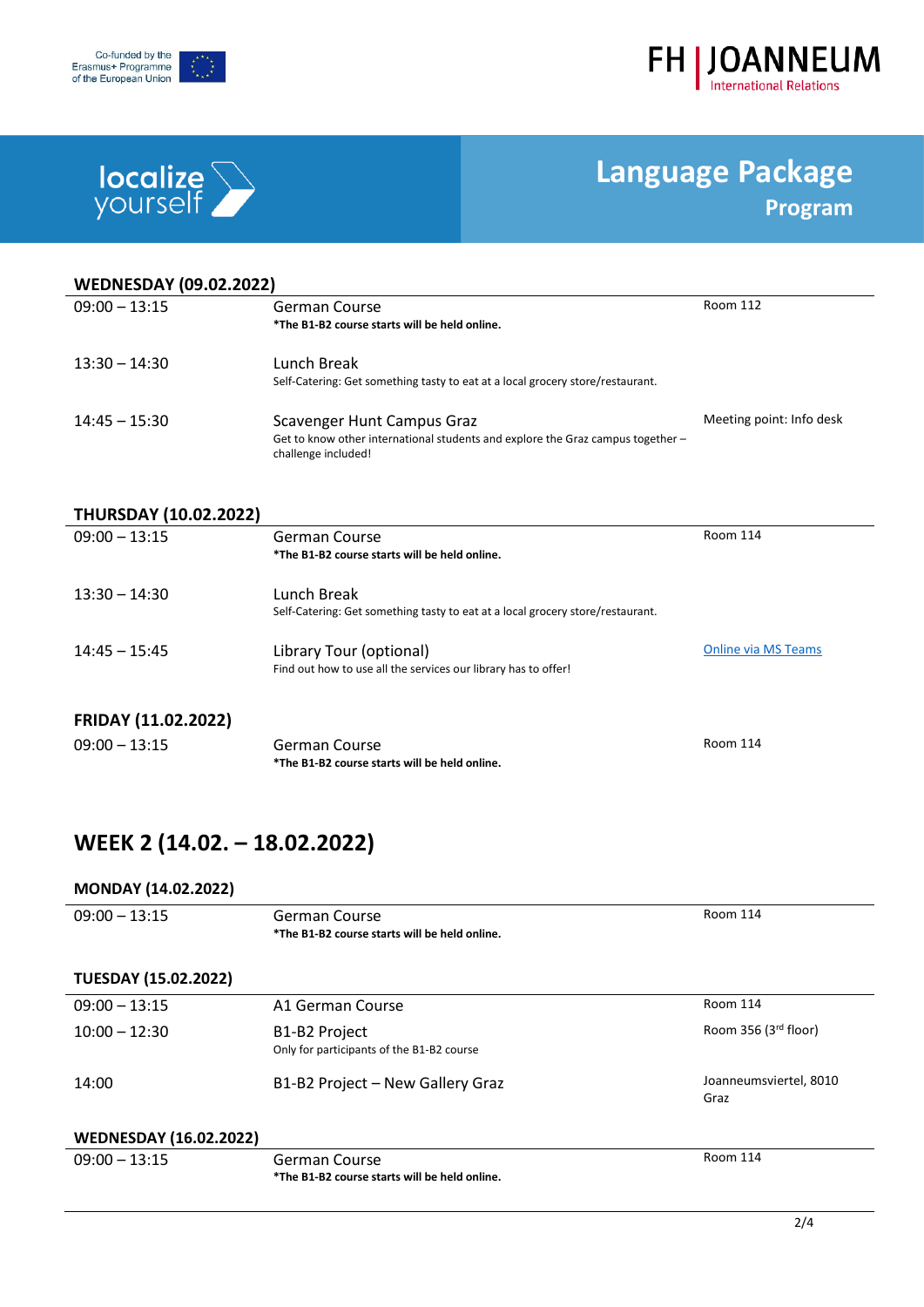



# **localize**

j.

## **Language Package Program**

| <b>THURSDAY (17.02.2022)</b> |                                                                                                         |                      |
|------------------------------|---------------------------------------------------------------------------------------------------------|----------------------|
| $09:00 - 13:15$              | A1 German Course                                                                                        | Room 114             |
| $10:00 - 12:30$              | B1-B2 Project<br>Only for participants of the B1-B2 course                                              | Room 356 (3rd floor) |
| $13:15 - 14:30$              | German Course Enrolment (optional)<br>Enroll in the German course you plan to take during the semester. | Room 112             |

#### **FRIDAY (18.02.2022)**

| $09:00 - 13:15$ | A1 German Course                                           | Room 114             |
|-----------------|------------------------------------------------------------|----------------------|
| $10:00 - 12:30$ | B1-B2 Project<br>Only for participants of the B1-B2 course | Room 356 (3rd floor) |

### **WEEK 3 (21.02. – 24.02.2022)**

#### **MONDAY, 21.02.2022 – WEDNESDAY, 23.02.2022**

| $09:00 - 13:15$ | German Course                                 | Room 114 (Mon, Tue) |
|-----------------|-----------------------------------------------|---------------------|
|                 | *The B1-B2 course starts will be held online. | Room 112 (Wed)      |

#### **THURSDAY (24.02.2022)**

| $10:30 - 12:00$ | GBP/GSM course enrolment                                                      | Room 002 |
|-----------------|-------------------------------------------------------------------------------|----------|
|                 | Meet your international coordinator, make changes to your learning agreement, |          |
|                 | and so on.                                                                    |          |
|                 | Only for students of the Global Business Programme and Global Strategic       |          |
|                 | Management                                                                    |          |